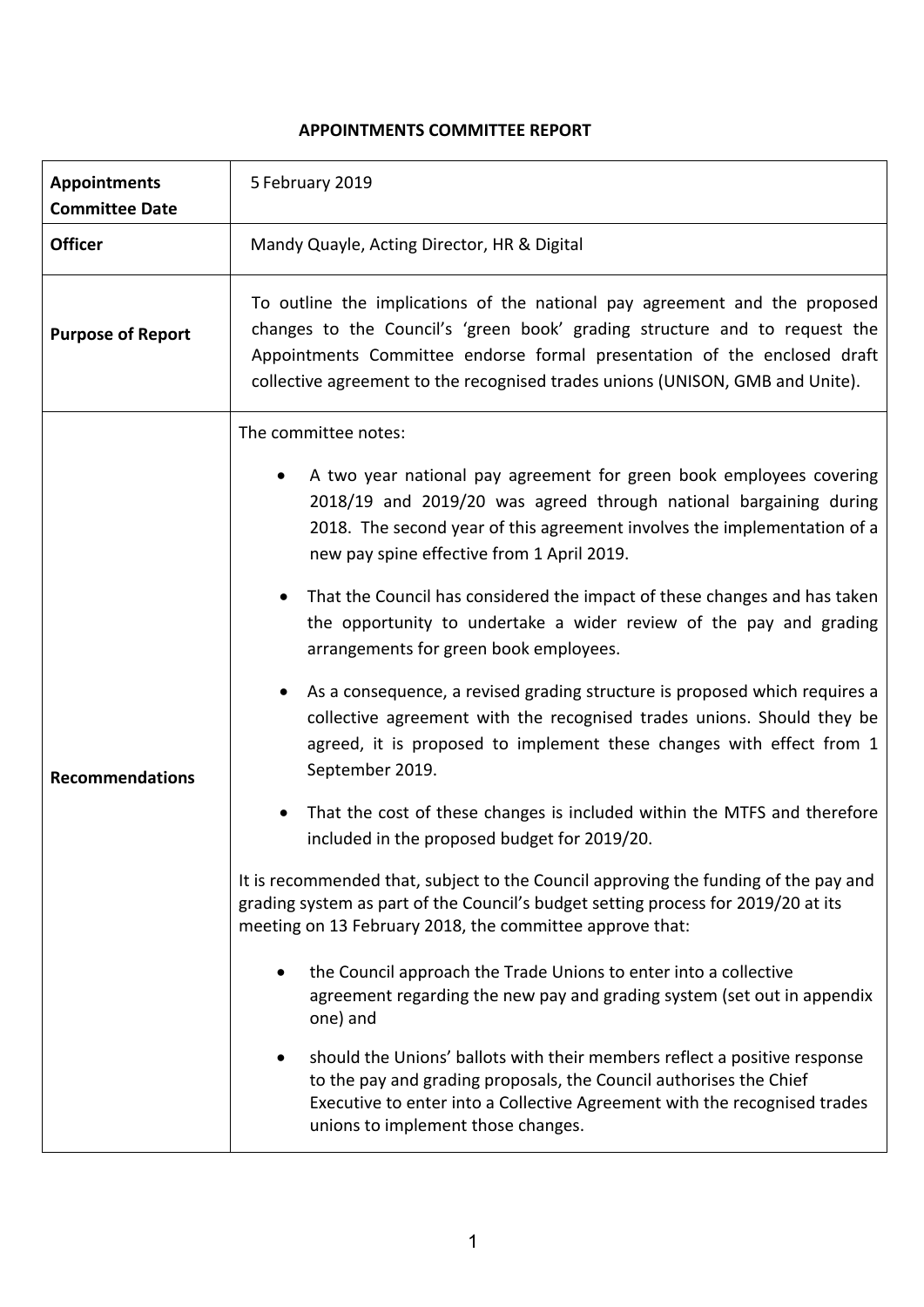| <b>Resource Implications</b> | The cost of the implementing the new national pay spine is c.£2.1 and the additional<br>full year cost associated with the changes to GCC's grading structure is c.£1.6m. |
|------------------------------|---------------------------------------------------------------------------------------------------------------------------------------------------------------------------|
|                              | These costs are built into the MTFS and therefore subject to approval by Council on                                                                                       |
|                              | 13 February 2019.                                                                                                                                                         |
|                              |                                                                                                                                                                           |

#### **MAIN REPORT CONTENTS**

### **1. Background**

A number of factors have recently put pressure on the Council's current pay arrangements; these include the implications of the increasing national living wage, concerns regarding the Council's ability to attract and retain critical staff in a number of professions and the recent national pay agreement. Therefore a review of our green book grading structure has been undertaken. This considered the following factors:

## **Collective Agreement**

The Council is a party to the national agreement on pay for local government staff and as such we are contractually obliged to introduce the new national pay spine for 'Green Book' employees in 2019.

## **Configuration of the Current GCC Pay Spine**

Our current scale of grades features pay grades of differing lengths (three to nine incremental points), and with considerable overlaps between grades. For example, current pay point 19 can be found within grades E, F and G. On a practical level this can lead to situations where a manager or supervisor can earn less than the employees reporting to them, sometimes for a number of years.

There is established employment case law that pay scales that feature annual incremental progression are inherently indirectly discriminatory when, as with ours, it takes six or more years to progress through the grade, as it is assumed that females will not progress as quickly as males, as they are more likely to have career interruptions for family or caring responsibilities. There is also established case law around age discrimination. This leaves the council open to legal challenge and to potential liability for backdated pay awards should such a challenge or challenges be successful.

## **Changing Labour Markets**

Gloucestershire CC has consciously featured as an employer in the 'lower quartile' in respect of comparisons with other local authorities on 'Green Book' pay. Feedback suggests that managers are increasingly appointing new staff above the minimum of the grade, and often toward or on the maximum of the grade in order to attract external candidates of a suitable quality. In areas where the labour market is particularly 'tight' we have needed to resort to further financial inducements to both recruit and retain staff. These challenges are not universal across all services but are a feature for a significant portion of the overall workforce.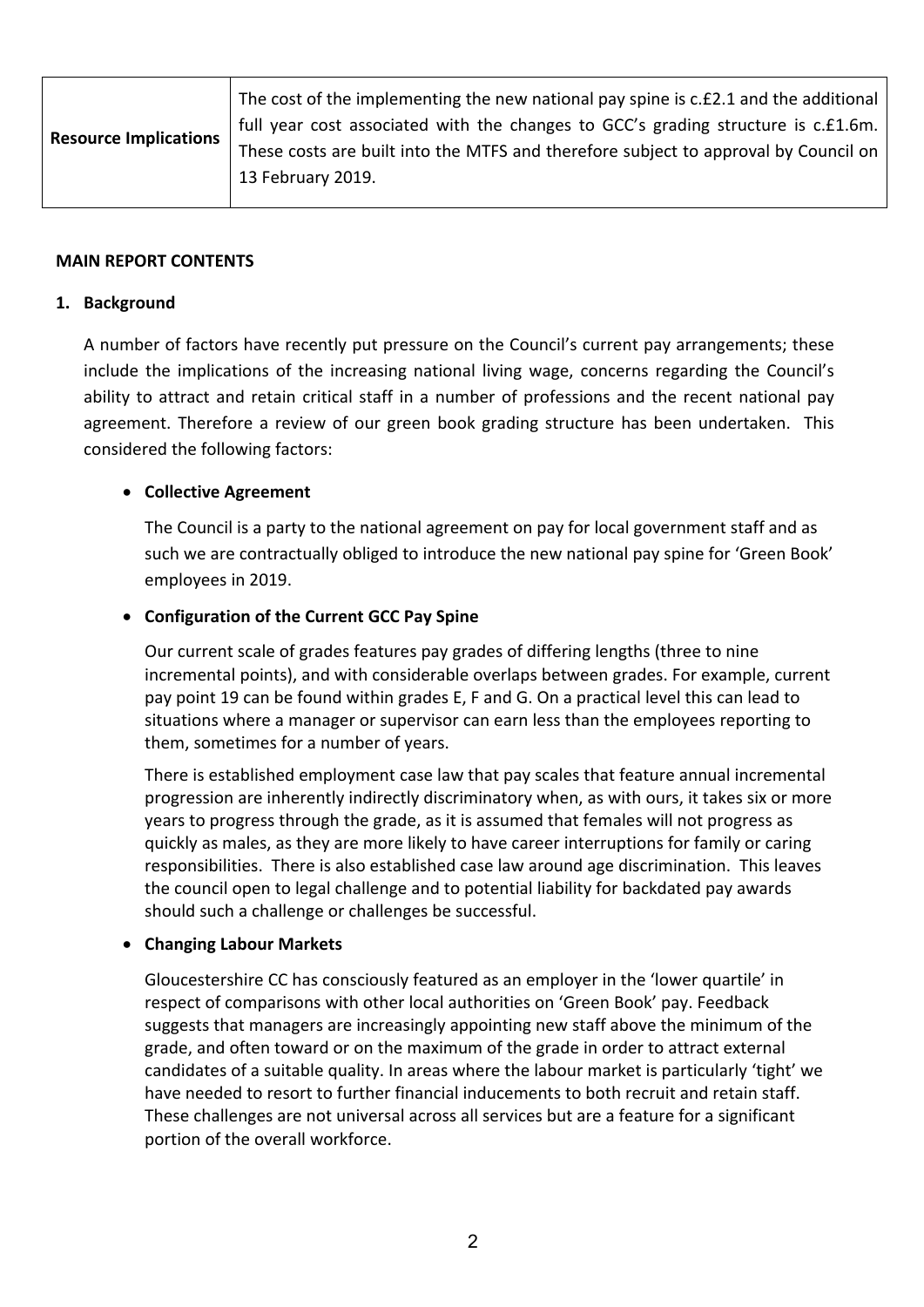## **Affordability**

It perhaps goes without saying that the council is operating in financially challenging circumstances. The requirement to adopt the new national pay spine involves inescapable additional costs, and to avoid exacerbating this we need to ensure that any agreed model is affordable this year and into the future.

### **2. Impact of the national pay agreement**

The revised national pay spine adjusts pay for those on the lower end of the pay spine to take into account the implications of increases to the national living wage. In practice this means that:

- Those currently on scp  $6 15$  receive between  $5 7.5%$  increase.
- Those currently on scp 16 to 28 receive between 3.5 5% increase.
- Those currently above scp 18 receive a 2% increase.

## **3. Revised grading structure**

As a result of the business drivers outlined above, a revised grading structure is proposed for the Council's green book employees which applies nine new grades of not more than 6 increments with no overlaps. It removes the lower scp of the current grades and employees currently on those scp would be increased to the bottom increment of the new grades.

As a result, 674 (23%) perm or fixed term employees would increase in scp and 2250 (77%) would remain on the same scp. No employee loses as a result of these changes.

Detailed equality analysis has been undertaken and younger employees up to the age of 35 benefit proportionately more than older age groups. There is not a significant difference in terms of impact on men and women. This is also the case for other protected characteristics including ethnicity, disability or sexual orientation.

## **4. Schools**

Any changes to the pay spine and to the local authority grading structure will have direct effect on local authority controlled schools. Local authority schools are bound to select from their local authority range of grades when establishing a post and making an appointment or determining pay progression. Though aided and academy schools do not have the same statutory obligation, most of the schools in Gloucestershire of this type have contractual obligations to do so, for some or most existing 'Green Book' support staff.

## **5. Recommendations**

The committee is asked to endorse for formal presentation to the recognised trade unions (UNISON, GMB and Unite) the enclosed draft collective agreement.